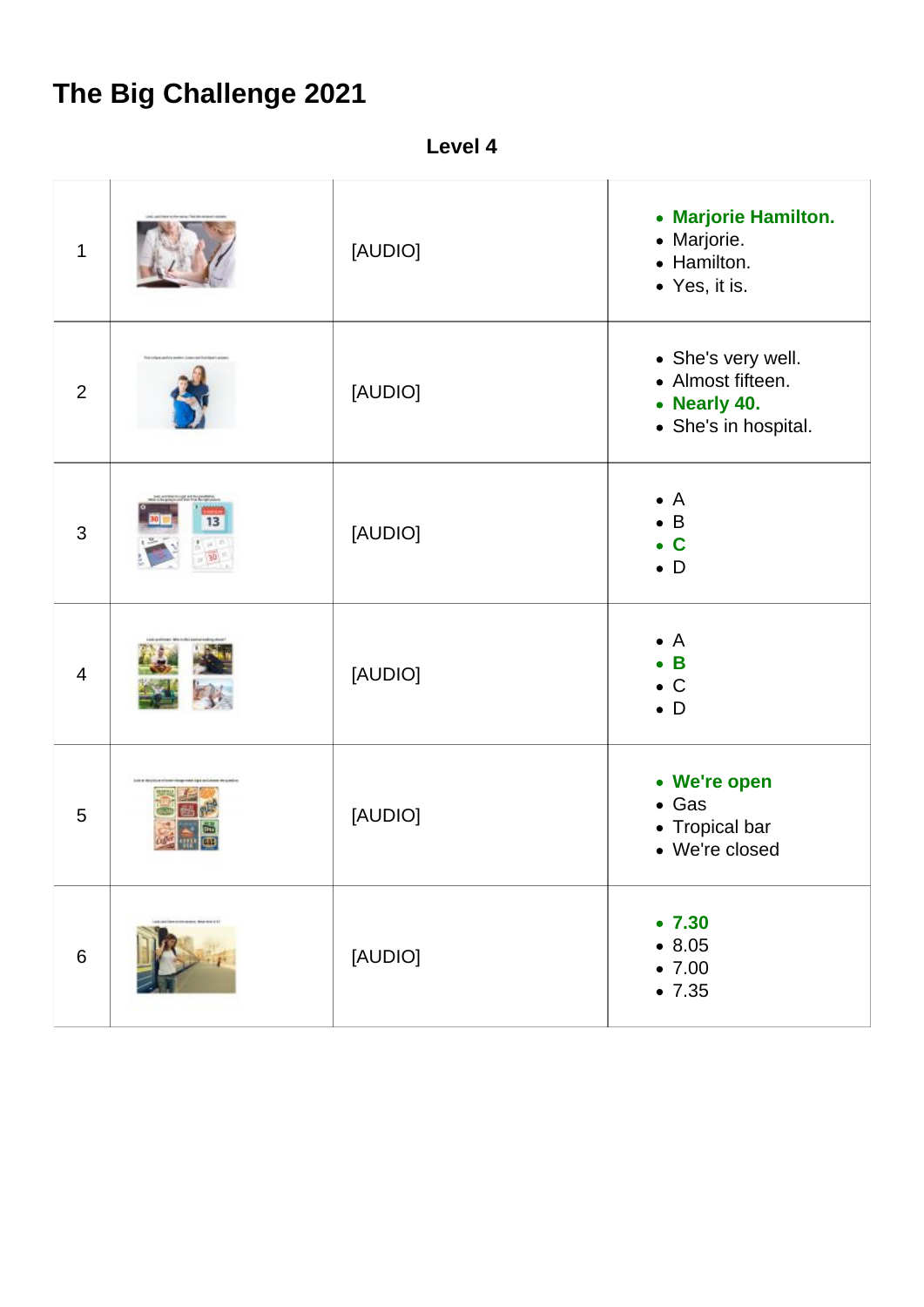| $\overline{7}$ |                                        | [AUDIO] | • Is this the only colour<br>you have?<br>• Would you like a<br>cheaper shirt?<br>• How much is this<br>one?<br>• How many do you<br>want? |
|----------------|----------------------------------------|---------|--------------------------------------------------------------------------------------------------------------------------------------------|
| 8              |                                        | [AUDIO] | $\bullet$ A<br>$\bullet$ B<br>$\bullet$ C<br>$\bullet$ D                                                                                   |
| 9              |                                        | [AUDIO] | • It doesn't matter.<br>· I don't mind.<br>• You're welcome.<br>• It means nothing.                                                        |
| 10             |                                        | [AUDIO] | $\bullet$ A<br>$\bullet$ B<br>$\bullet$ C<br>$\bullet$ D                                                                                   |
| 11             | said, interactive its represent<br>res | [AUDIO] | $\bullet$ A<br>$\bullet$ B<br>$\bullet$ C<br>$\bullet$ D                                                                                   |
| 12             |                                        | [AUDIO] | • Twice.<br>• I'm going to stay all<br>day.<br>• Since 3 o'clock.<br>• For about half an<br>hour.                                          |
| 13             |                                        | [AUDIO] | $\mathsf{A}$<br>$\bullet$<br>B<br>$\bullet$ C<br>$\bullet$ D                                                                               |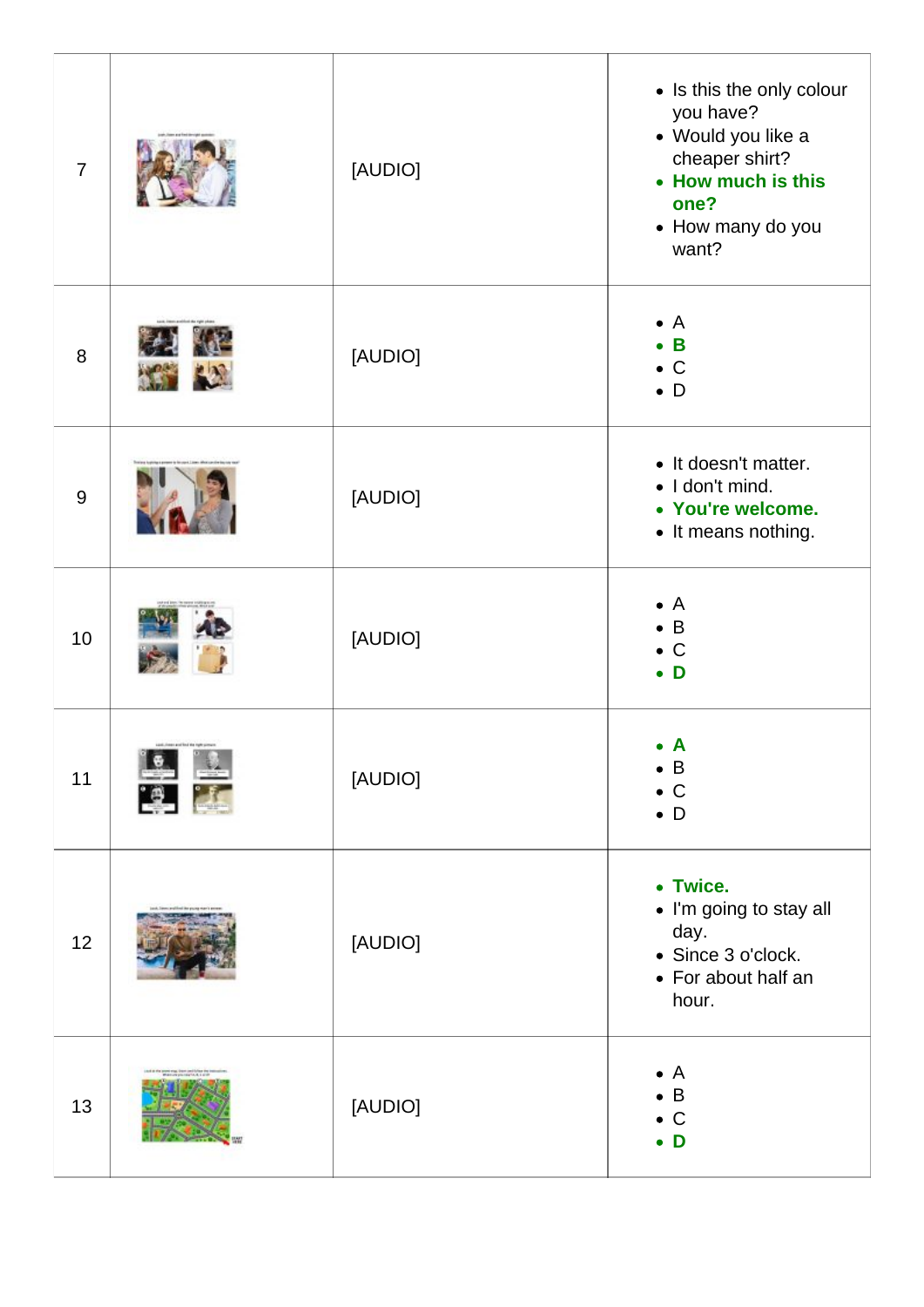| 14 |                 | [AUDIO] | $\bullet$ A<br>$\bullet$ B<br>$\bullet$ C<br>$\bullet$ D                     |
|----|-----------------|---------|------------------------------------------------------------------------------|
| 15 |                 | [AUDIO] | $\bullet$ A<br>$\bullet$ B<br>$\bullet$ C<br>$\bullet$ D                     |
| 16 |                 | [AUDIO] | • Chips.<br>• An omelette.<br>· Sausages.<br>• Fried fish.                   |
| 17 | <b>44 NV</b>    | [AUDIO] | $\bullet$ A<br>$\bullet$ B<br>$\bullet$ C<br>$\bullet$ D                     |
| 18 | $\overline{15}$ | [AUDIO] | $\bullet$ A<br>B<br>$\bullet$<br>$\mathbf C$<br>$\bullet$<br>$\bullet$ D     |
| 19 |                 | [AUDIO] | • Drive-In<br>• DIY (= Do It Yourself)<br>• Shop & Drop<br>• Click & Collect |
| 20 |                 | [AUDIO] | $\bullet$ A<br>$\bullet$ B<br>$\bullet$ C<br>$\bullet$ D                     |
| 21 |                 | [AUDIO] | $\bullet$ A<br>$\mathbf B$<br>$\bullet$<br>$\bullet$ C<br>$\bullet$ D        |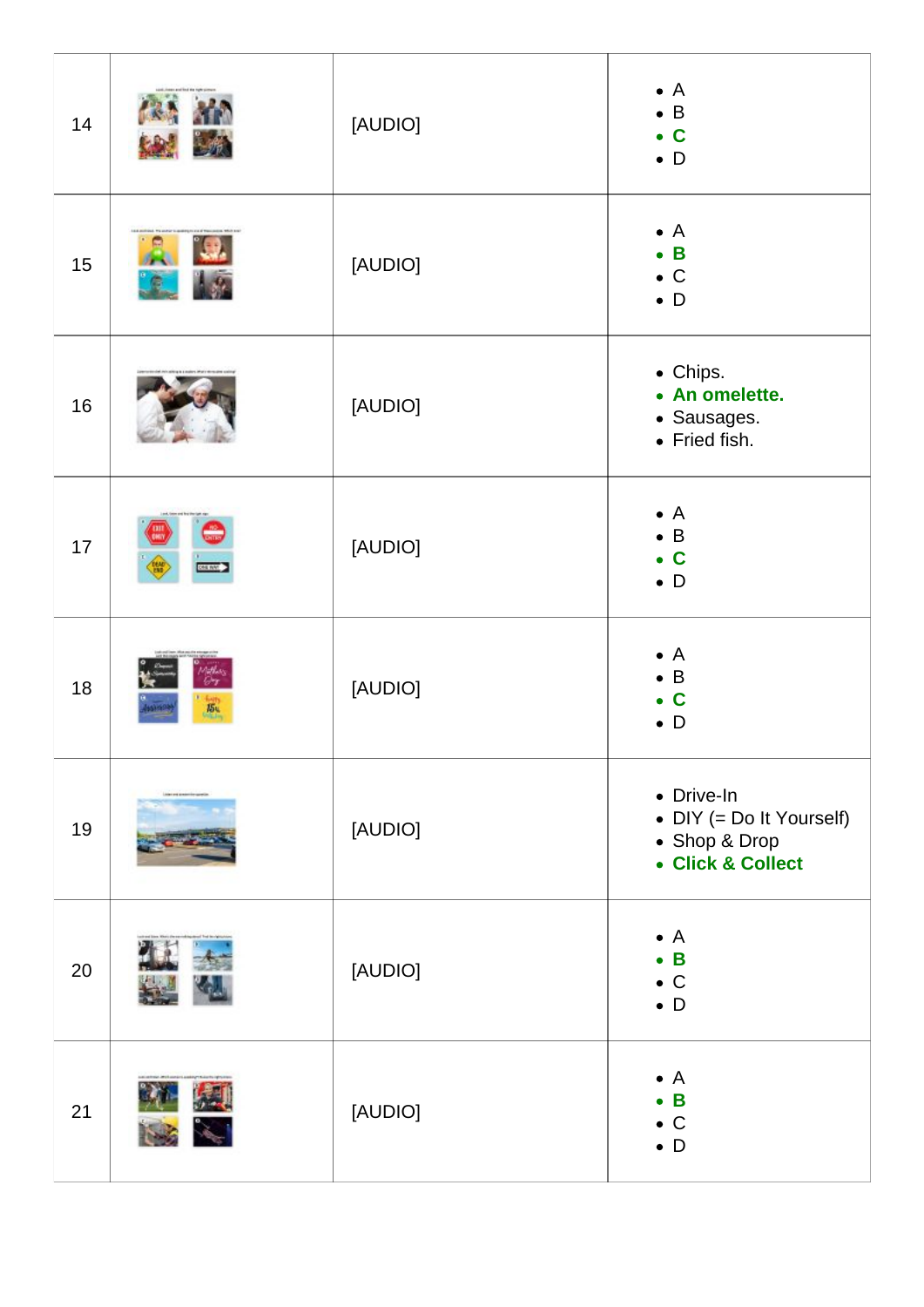| 22 | Listen to the<br>conversation. What<br>can the boy say now?                                                                               | [AUDIO] | • I don't believe a word<br>of it.<br>• I didn't really want to<br>go anyway.<br>• I was looking<br>forward to it.<br>• I can't help it.                                                 |
|----|-------------------------------------------------------------------------------------------------------------------------------------------|---------|------------------------------------------------------------------------------------------------------------------------------------------------------------------------------------------|
| 23 | Listen to the<br>conversation in a<br>restaurant. How does<br>the woman feel?                                                             | [AUDIO] | • Embarrassed<br>• Amazed<br>• Furious<br>• Offended                                                                                                                                     |
| 24 |                                                                                                                                           | [AUDIO] | • It's not up to me.<br>$\bullet$ I'm fed up.<br>• I can't carry on.<br>• I've run out.                                                                                                  |
| 25 |                                                                                                                                           | [AUDIO] | • She's become very<br>fussy.<br>• She can't make up<br>her mind.<br>• She's very messy.<br>• She wants her<br>mother to make<br>decisions for her.                                      |
| 26 | Listen to the<br>conversation in a<br>clothes shop. What<br>does the woman think<br>about the piece of<br>clothing they're<br>looking at? | [AUDIO] | • It's very good value<br>for money.<br>• It looks different from<br>anything I've ever<br>seen.<br>• It's extremely old-<br>fashioned.<br>• I can't imagine why<br>anyone would buy it. |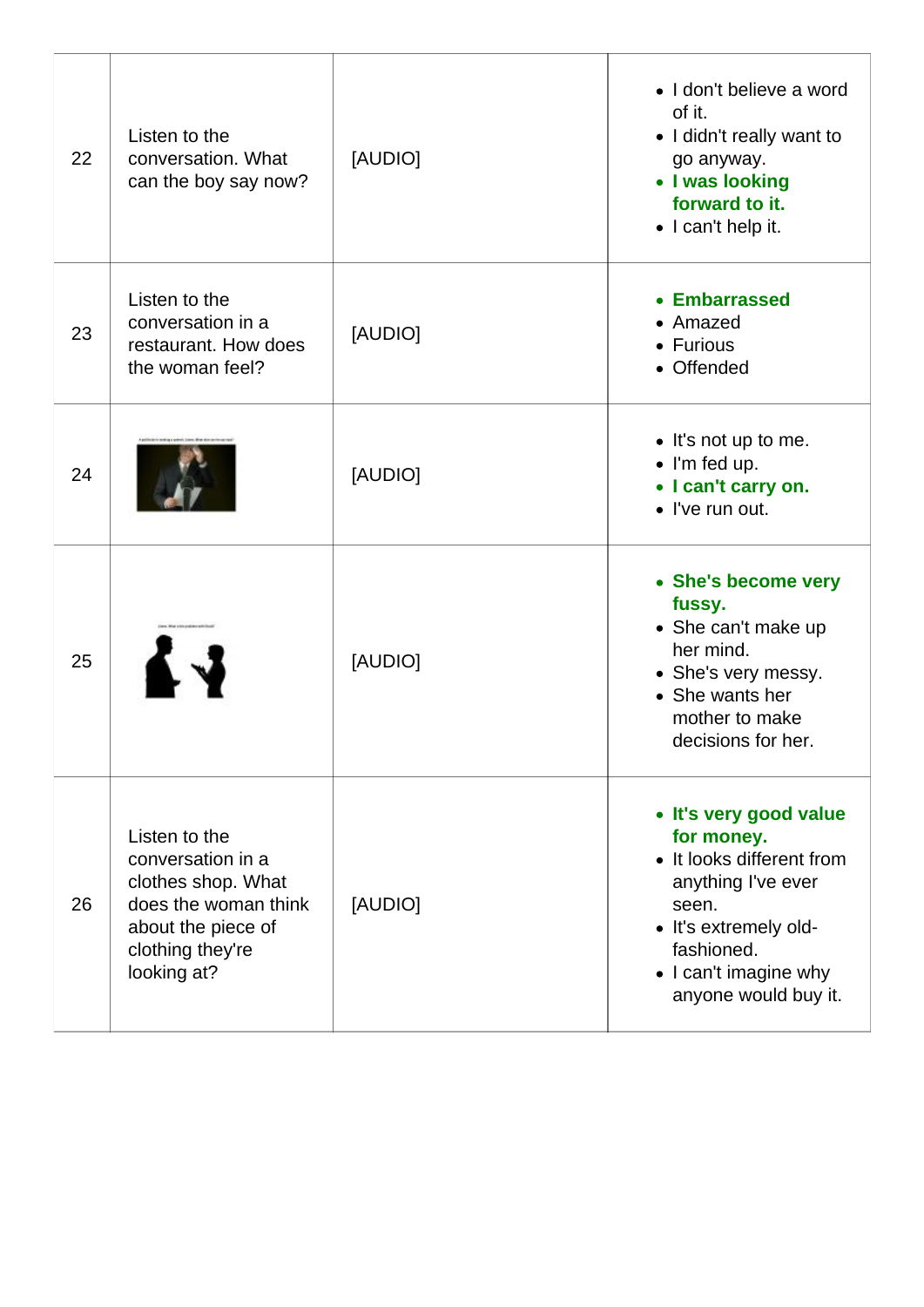| 27 | Listen to William and<br>Ellie. What else can<br>William say now?   | [AUDIO] | • Don't do that! He<br>doesn't deserve your<br>sympathy.<br>• Calm down! Don't<br>be too angry with<br>him.<br>• Don't lend him any<br>more money!<br>• You mustn't<br>apologise! It was his<br>fault, not yours.                               |
|----|---------------------------------------------------------------------|---------|-------------------------------------------------------------------------------------------------------------------------------------------------------------------------------------------------------------------------------------------------|
| 28 | Listen. What's Diana's<br>problem?                                  | [AUDIO] | • Her family members<br>always argue with<br>each other.<br>• She feels tired all the<br>time and can't do her<br>job properly.<br>• She's lonely because<br>she doesn't meet her<br>friends very often.<br>• She doesn't have<br>enough money. |
| 29 | Listen, and find the<br>word that rhymes with<br>the word you hear. | [AUDIO] | • sends<br>• pens<br>• fence<br>• gains                                                                                                                                                                                                         |
| 30 | Listen and find the<br>word with the same<br>two vowel sounds.      | [AUDIO] | $\bullet$ fever<br>• ended<br>$\bullet$ record<br>• pleasure                                                                                                                                                                                    |
| 31 | Listen. Which group of<br>words can you hear?                       | [AUDIO] | • live in rain<br>• living rainforests<br>• rain for it's not<br>• nothing mountainous                                                                                                                                                          |
| 32 |                                                                     | [AUDIO] | • John F. Kennedy<br>• Harry Truman<br>• George Washington<br>• Richard Nixon                                                                                                                                                                   |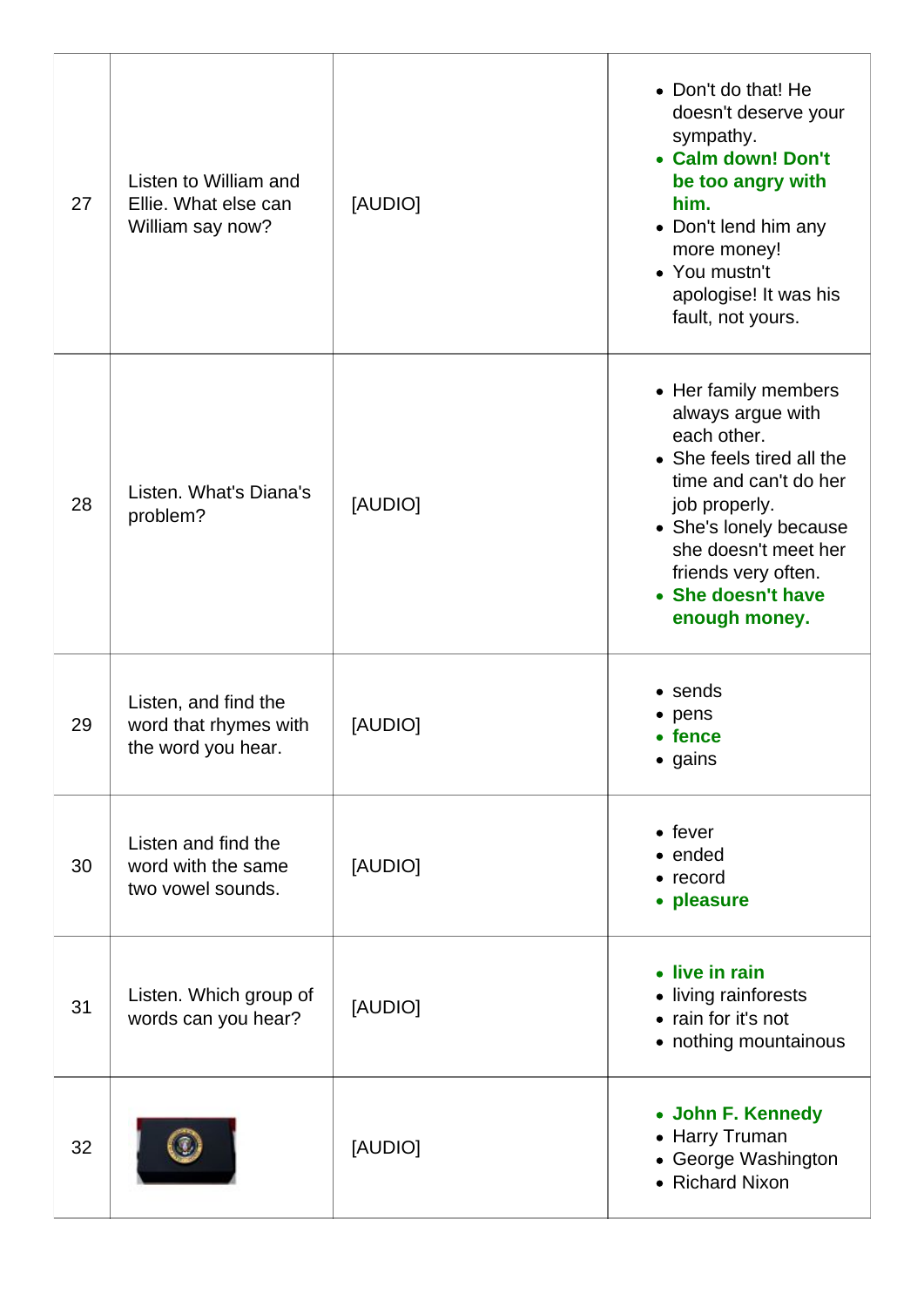| 33 |           | [AUDIO]                                                                                                                                 | • Edinburgh Castle<br>• Windsor Castle<br>• Dover Castle<br>• The Tower of London  |
|----|-----------|-----------------------------------------------------------------------------------------------------------------------------------------|------------------------------------------------------------------------------------|
| 34 |           | Bill was upset because the<br>plane was full and he  to<br>get a seat.                                                                  | $\bullet$ couldn't<br>• wasn't able<br>• didn't have<br>$\bullet$ mustn't          |
| 35 |           | $\ldots$ , the fire $\ldots$ , in the<br>factory last week?                                                                             | • Who was  started<br>• Why  did start<br>• How did  start<br>• Where has  started |
| 36 |           | The hotel looked familiar. I<br>remembered  there<br>once with my parents.                                                              | • I've stayed<br>• staying<br>• to have been<br>$\bullet$ to stay                  |
| 37 | DS END 87 | I'd come and see you more<br>often if it  take so long<br>to get there.                                                                 | $\bullet$ didn't<br>• wouldn't<br>$\bullet$ won't<br>• couldn't                    |
| 38 |           | Is that the bell for the end of<br>the lesson? Already? Good<br>heavens! I had no idea what<br>.                                        | • time it was<br>$\bullet$ the time is<br>$\bullet$ is the time<br>• was the time  |
| 39 |           | When Diana started the<br>course, her work was<br>excellent, but now she's<br>started making silly<br>mistakes. She  be so<br>careless. | • never used to<br>• wasn't used to<br>• couldn't still<br>• has to try not        |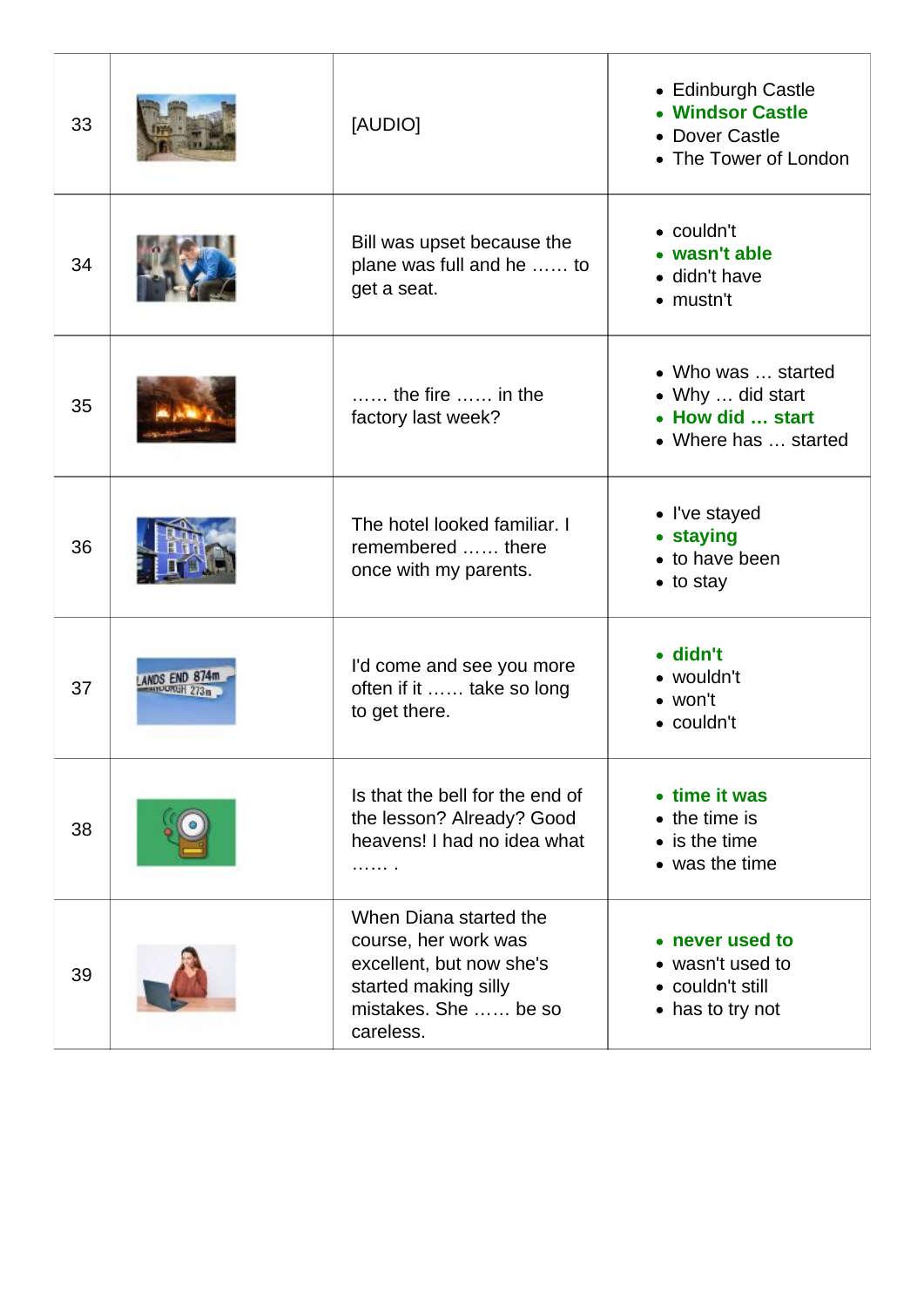| 40 | <b>DAVES BLAG</b>          | What do we know about<br>Dave?                     | • He has often asked<br>Lisa to go to the<br>cinema with him.<br>• He wanted to see his<br>favourite film with<br>Lisa.<br>• He doesn't think Lisa<br>is interested in<br>James.<br>• He was worried on<br>Friday because Lisa<br>likes James a lot.                                          |
|----|----------------------------|----------------------------------------------------|-----------------------------------------------------------------------------------------------------------------------------------------------------------------------------------------------------------------------------------------------------------------------------------------------|
| 41 |                            | On Friday, Dave was sure<br>that $\dots$           | • Lisa didn't want to go<br>out with James<br>• Lisa was going to<br>enjoy the film<br>• James wanted to go<br>out with Lisa<br>• Lisa already thought<br>he was nicer than<br>James                                                                                                          |
| 42 | $\sim 0.5$ and rate $\sim$ | What can you say about the<br>make-up and the hat? | • Neither of them was<br>able to cover the<br>spot.<br>• The make-up didn't<br>match the colour of<br>Dave's skin and the<br>hat didn't fit.<br>• Both of them<br>managed to hide the<br>spot but they were<br>the wrong colour.<br>• The make-up<br>covered the spot, but<br>the hat didn't. |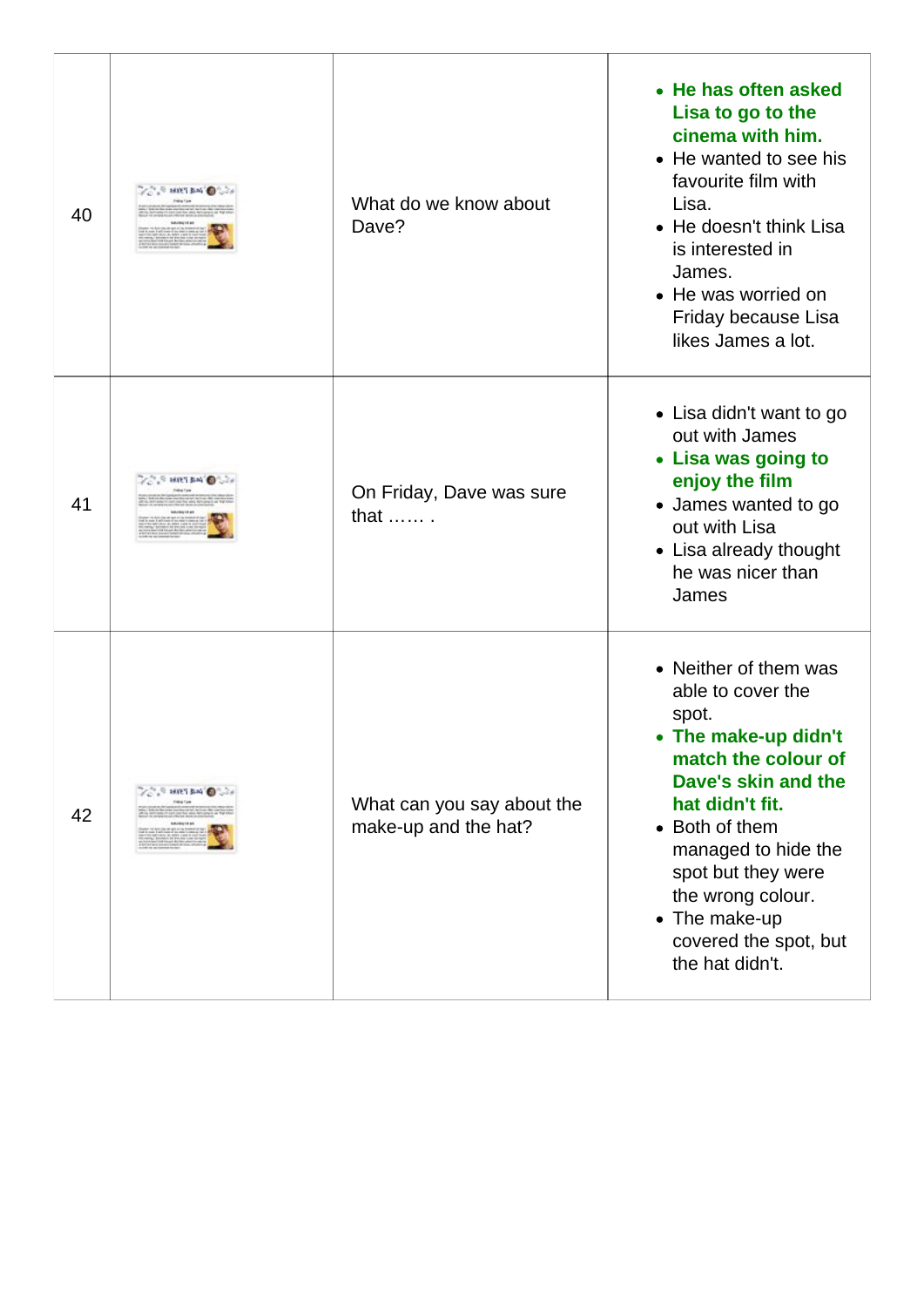| 43 | What do we know from the<br>information in the blog? | • Dave doesn't mind<br>very much about the<br>way he looks.<br>• Lisa and Dave<br>arranged to meet at<br>the cinema on<br>Saturday.<br>• Even though Dave<br>looked ridiculous,<br>Lisa went out with<br>him.<br>• Dave didn't take his<br>hat off in front of<br>Lisa so she never<br>saw the spot. |
|----|------------------------------------------------------|------------------------------------------------------------------------------------------------------------------------------------------------------------------------------------------------------------------------------------------------------------------------------------------------------|
| 44 | Anne Boleyn                                          | • was a queen of<br><b>England</b><br>• was born in the mid-<br>15th century<br>$\bullet$ died in 1533<br>• wasn't very attractive                                                                                                                                                                   |
| 45 | The extract is from a book<br>about                  | • 15th century England<br>• famous criminals<br>• things to see in<br>London<br>• ghosts                                                                                                                                                                                                             |
| 46 | What does the text tell us<br>about Henry VIII?      | • He only had one<br>child.<br>• He definitely thought<br>Anne was a criminal.<br>• His first wife died<br>before 1533.<br>• He had at least<br>three wives.                                                                                                                                         |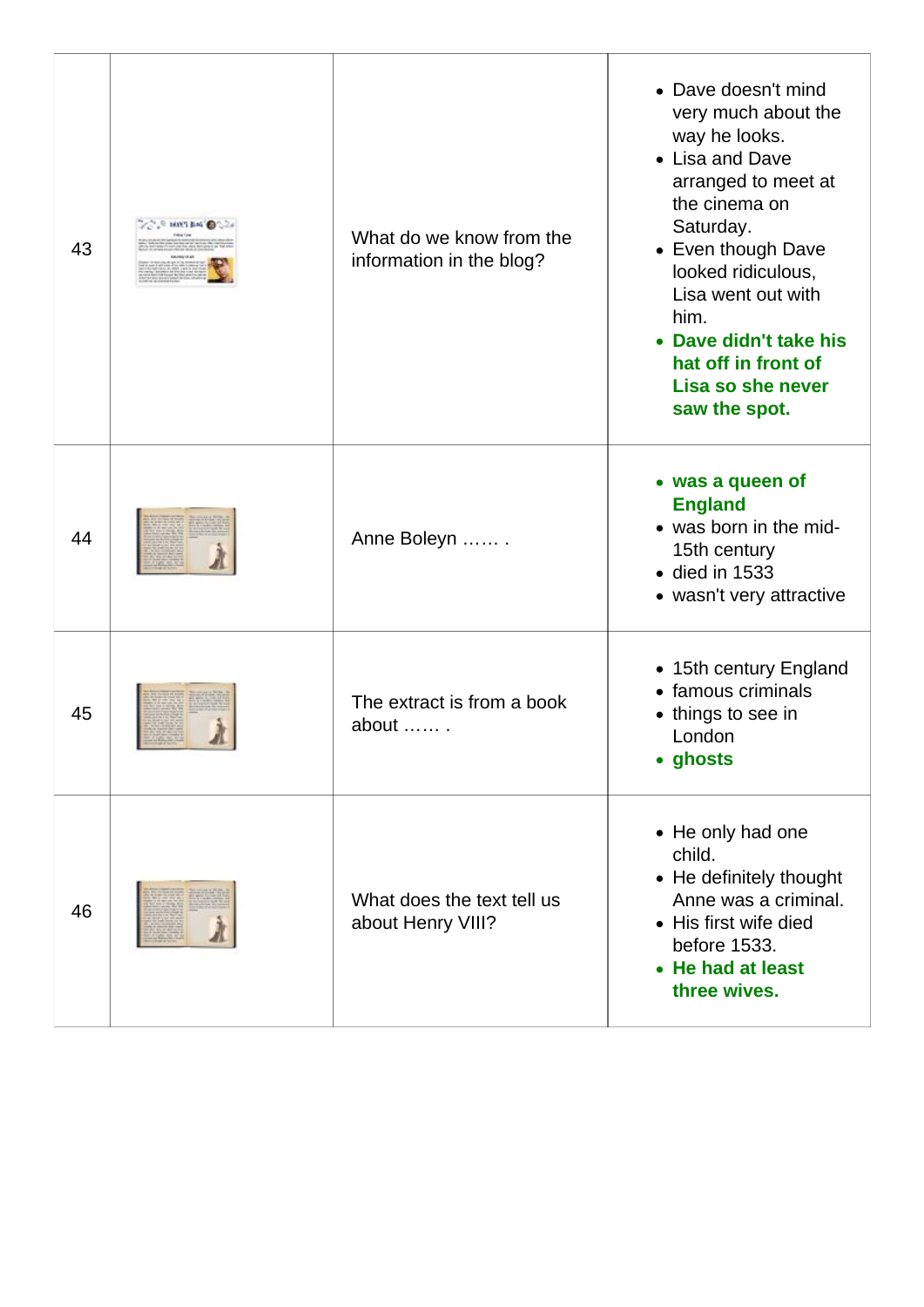| 47 | From the text, what do we<br>know about Anne?                                                                                                               | • After her first child,<br>Anne couldn't have<br>any more children.<br>• Anne's ghost has<br>been seen in only<br>two places.<br>• Anne was probably<br>not guilty of the<br>crimes she was<br>accused of.<br>• We know for certain<br>where Anne was<br>born and where she<br>died.                                                    |
|----|-------------------------------------------------------------------------------------------------------------------------------------------------------------|------------------------------------------------------------------------------------------------------------------------------------------------------------------------------------------------------------------------------------------------------------------------------------------------------------------------------------------|
| 48 | Find the sentence that<br>corresponds to information<br>in the text.                                                                                        | • Henry thought<br><b>Anne's life was less</b><br>important than<br>having a son.<br>• When Anne's ghost<br>appears at Blickling<br>Hall, she is carrying<br>her coachman's<br>head.<br>• Anne's ghost rides<br>into Blickling Hall on<br>19th May every year.<br>• After Anne died,<br>Henry soon fell in<br>love with someone<br>else. |
| 49 | is an American city on<br>the Mississippi river. It is<br>famous for its river boats, its<br>French quarter, and for<br>being the city where jazz<br>began. | • Miami<br><b>Memphis</b><br><b>New Orleans</b><br>Nashville<br>$\bullet$                                                                                                                                                                                                                                                                |
| 50 | One of the most popular<br>sandwiches in America -<br>especially with children - is<br>$\ldots$ and jelly (jelly = fruit<br>jam).                           | • salami<br>Swiss cheese<br>mayonnaise<br>peanut butter<br>$\bullet$                                                                                                                                                                                                                                                                     |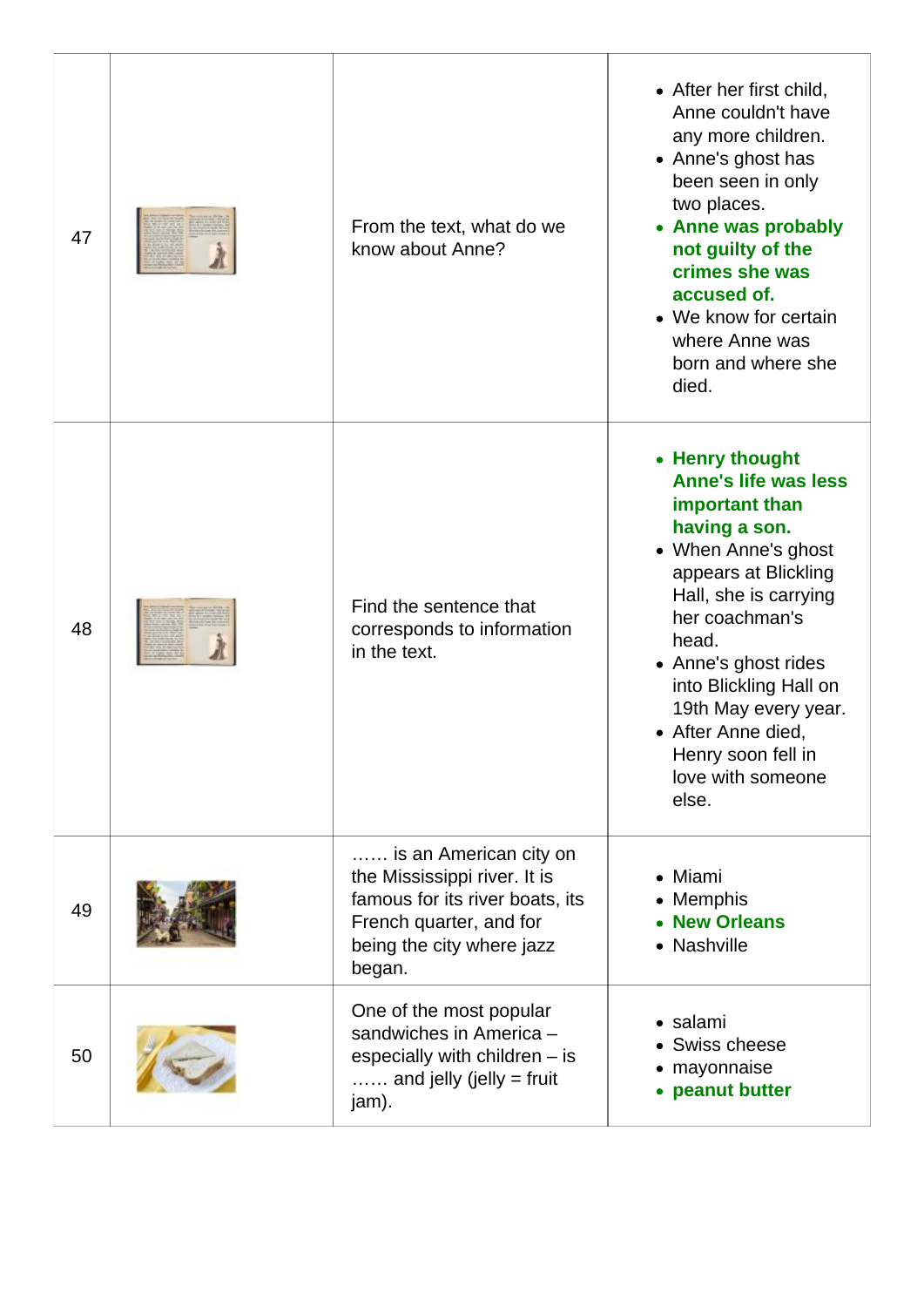| 51 |                                       | All English children learn<br>about  in history class. It<br>was the last time that a<br>foreign country tried to<br>invade England by sea. The<br>attempted invasion - by a<br>huge army on board 130<br>ships – took place in 1588. | • The Norman<br>Conquest<br>• The Battle of<br>Trafalgar<br>• The Spanish<br><b>Armada</b><br>• The Gunpowder Plot                                                                                                                                                                   |
|----|---------------------------------------|---------------------------------------------------------------------------------------------------------------------------------------------------------------------------------------------------------------------------------------|--------------------------------------------------------------------------------------------------------------------------------------------------------------------------------------------------------------------------------------------------------------------------------------|
| 52 |                                       | When Ralph went on holiday<br>he  his dogs  by his<br>parents.                                                                                                                                                                        | • got  for looking<br>after<br>• made  to be looked<br>after<br>• had  taken care of<br>• left  to care for                                                                                                                                                                          |
| 53 | <b>DOM ADRO</b><br><b>IDIONS</b>      | If you "get the wrong end of<br>the stick", it probably means<br>you are upset because, for<br>example,                                                                                                                               | • you think someone<br>is insulting you but<br>you have<br>misunderstood<br>• you have had to pay<br>a lot more than you<br>expected for<br>something<br>• someone is blaming<br>you for something<br>you didn't do<br>• you find you can't do<br>something that you<br>wanted to do |
| 54 | Fact <b>s &amp;</b><br><u>Figures</u> | Find the sentence that ISN'T<br>true.                                                                                                                                                                                                 | • More people live in<br>New York City than in<br>New Zealand.<br>• The tallest building in<br>the western<br>hemisphere is in the<br>USA.<br>• Canada is larger than<br>the USA.<br>• Wales is smaller<br>than Northern<br>Ireland.                                                 |